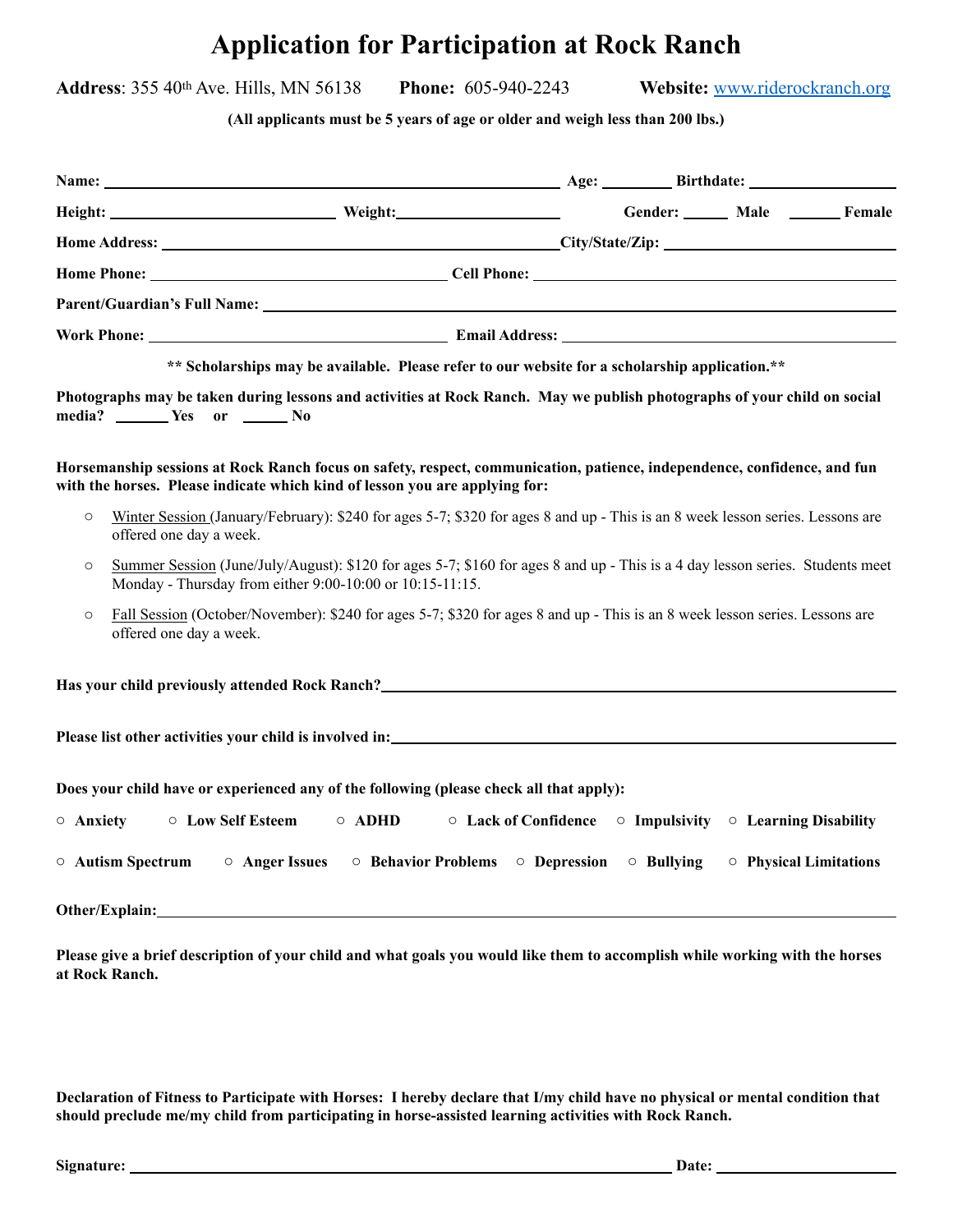## **Health Summary**

## **Health Information**

1. List any illnesses or medical conditions or other personal health information which may affect your participation in Rock Ranch activities:

2. List medications you take on a regular basis, including inhalers:

3. List any allergies:

4. Physician's name/phone number:

5. Emergency contact people, their relationship to student, and their phone numbers (list 3 please)

### **Emergency Medical Consent (check applicable area)**

o In the event emergency medical aid/treatment is required due to illness or injury during the process of my participation at Rock Ranch, I authorize Rock Ranch to:

- 1. Secure and retain medical treatment and transportation if necessary.
- 2. Release above medical information upon request to the authorized individuals providing emergency medical treatment.

This authorization includes, but is not limited to: x-ray, surgery, hospitalization, medication and any treatment procedure deemed "life saving" by the treating physician.

Signature

| Date |  |
|------|--|
|      |  |

 $\circ$  I do not give my consent for emergency medical treatment/aid in the case of illness or injury during the process of my participation at Rock Ranch. In the event emergency aid/treatment is required, I wish the following procedures to take place: